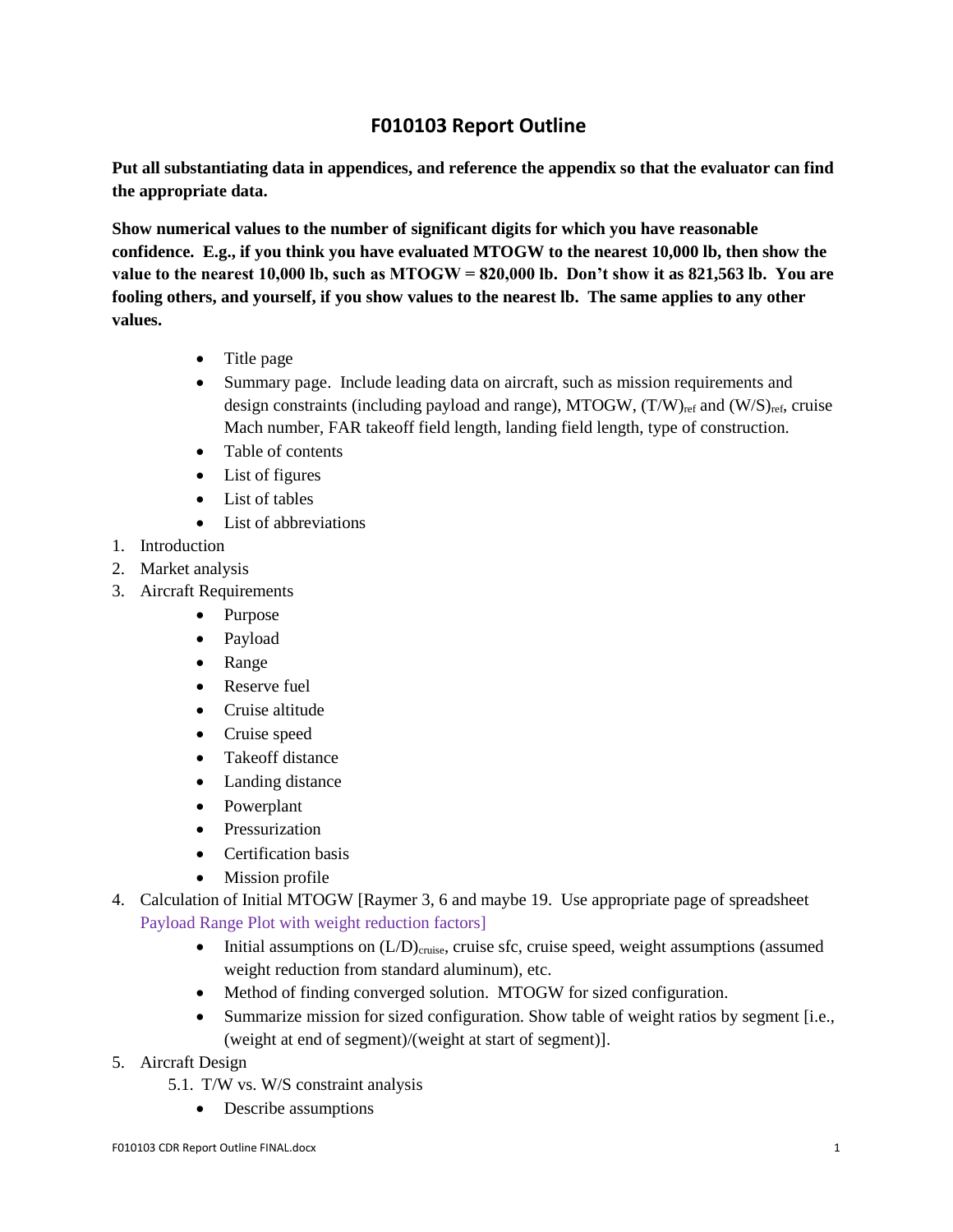- Describe plot
- Describe choice of  $(T/W)_{ref}$  and  $(W/S)_{ref}$  for airplane
- 5.2. Three view in 3rd angle projection, with leading dimensions, including location of MAC for all lifting surfaces, and leading edge of MAC (LEMAC) of wing, including aerodynamic surface data box on top LHS (see figure on F010103 website), and drawing data box on bottom RHS (see figure on F010103 website). Hand-drawn is ok
- 5.3. Wing
	- Planform description, explaining choice of sweep, aspect ratio, taper ratio [Annotation] 12.1]
	- Wing sections (choice of airfoil sections) [Raymer 4.3.4 and Annotation 4.2. All you can say is that you will use an advanced supercritical airfoil, if that's what you are using]
	- High lift system [Raymer 12.4.6 for general information]
	- Define assumed  $C_{L_{max}}$  achievable for takeoff and landing
- 5.4.Propulsion system [Raymer Ch 10]
	- Choice of engine bypass ratio (assuming it's a turbojet or turbofan)
	- Engine location trades
- 5.5. Cabin cross-section [Raymer Ch 9.3]
- 5.6. Cabin plan view, showing seats, galley, toilets, storage, standard exits plus emergency exits [see: FAR 25.807 Emergency Exits, or Schaufele Figs. 5-13 and 5-14]
- 5.7. Landing gear [Annotation 11.2 and 11.6.]
	- Location of MLG relative to aft c.g. location showing tip-up margin. Show MAC with forward and aft c.g. limits
	- Scrap view showing lateral tip-over angle at forward c.g. limit (height of c.g. from ground assumed to be at height of cabin floor)
	- MLG front view in lowered and retracted positions, plus side view in lowered position
	- NLG in front view in lowered position, plus side view in lowered and retracted positions
	- Show a drawing showing how the landing gear is attached to the wing structure
- 6. Aerodynamics
	- 6.1.  $C_L$  vs  $\alpha$  plot for clean, takeoff and landing flap settings [Raymer 12.4 and Annotation 12.4]
	- 6.2. Component zero lift drag buildup [Annotation 12.5.2]
	- 6.3. Drag polars (low speed)
		- Clean [Raymer 12.3 and following]
		- Takeoff flap setting [Annotation 17.3.1]
		- Landing flap setting [Annotation 17.3.1]
	- 1.2.  $C_D$  vs Mach for increasing  $C_L$  [Annotation 12.5.10. See spreadsheet LoD vs CL.drag map.ls polars + MLoD vs CL using Korn rev 2.xlxs]
	- 1.3. L/D vs C<sup>L</sup> at cruise condition for different Mach values [Use spreadsheet above]
	- 1.4. ML/D vs C<sub>L</sub> at cruise conditions for different Mach values [Use spreadsheet above]
- 2. Performance
	- 2.1. Takeoff and Landing
		- FAR field length [Raymer 17.8.4]
		- FAR landing approach [Annotation 5.3.11]
		- FAR  $2<sup>nd</sup>$  segment climb [Annotation 17.3.1]